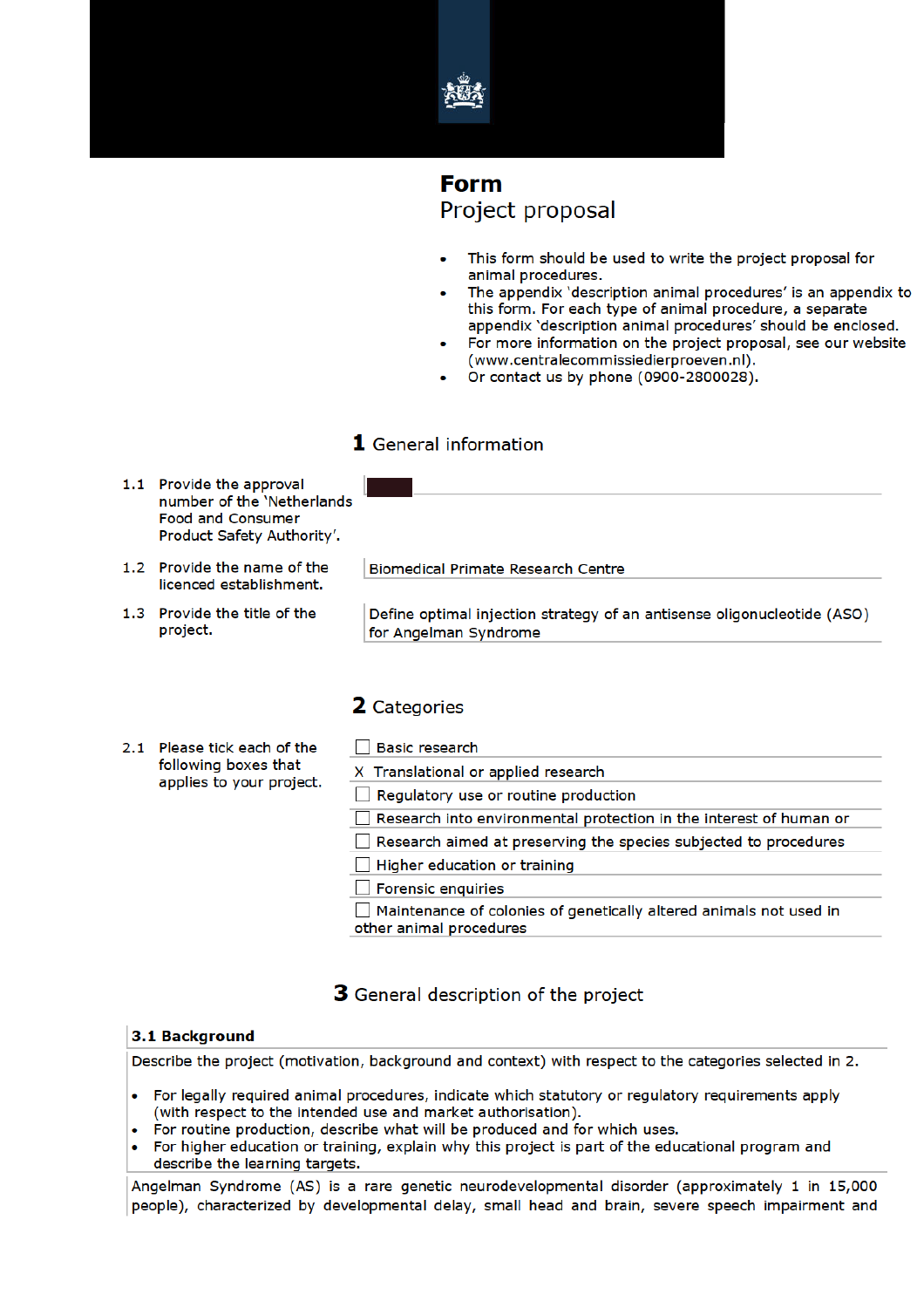sleeping disorders. The delayed development only becomes apparent at around 6-12 months of age. A large number of patients have seizures and/or develop scoliosis. Most children have a happy excitable personality with frequent smiling and hand flapping movements. The sleeping disorders and hyperexcitability can improve with age, but AS patients need lifelong 24h care. The life expectancy appears to be normal, or maybe slightly reduced (max reduction of 10 years) (Margolis et al., 2015). AS is caused by a defect in the maternal copy of the gene ubiquitin protein ligase E3A (UBE3A). UBE3A normally exhibits many functions besides ubiquitin transfer, like helping to degrade misfolded proteins, regulation of the circadian clock, coactivator in transcriptional activation of the progesterone receptor and, importantly, regulation of synaptic development and function. Mouse studies have shown that specifically in the brain, the paternal copy of the gene is silenced in neurons by a non-coding antisense transcript (Ube3-ATS) while it is biallelically expressed in other tissues. This brain-specific imprinting of UBE3A is presumably found in humans as well. The majority of human AS cases (70-80%) is caused by deletion of a part of the maternal chromosome 15 (15q11-q13); these patients show the most severe phenotype. Other molecular mechanisms include intragenic mutations, paternal uniparental disomy (2 copies of the paternal gene, none from the mother) or imprinting defects within chromosome 15q11-13 that alter the expression of the maternal copy of the gene (Margolis et al., 2015).

There is no specific therapy available to treat these patients, although some of the symptoms of the disease can be treated. Often AS patients are treated with anti-epileptics to reduce the seizures, and some are on limited sleep medication and/or on Ritalin. A more targeted treatment aiming to restore the lost expression of the parental UBE3A gene and as a consequence of that hopefully restoring the cognitive capacity, could potentially be a life-changer for these people and their care-takers.

#### **Rodent models for AS**

Mouse models were generated by targeted inactivation of maternal UBE3A. Upon inheritance of the maternal UBE3A deletion (with an intact paternal copy), mice display many features of the Angelman syndrome, like impaired motor function, seizures and reduced capacity for context-dependent and spatial learning (Margolis et al., 2015).

From these mice, a lot of information has been generated regarding molecular and cellular events underlying this syndrome. Loss of UBE3A in mice has impact on the expression levels in the brain of several genes involved in synapse development and synaptic function (Greer et al., 2010). Moreover, histone deacetylases (HDAC) 1 and 2 were overexpressed in AS-mice, already during embryonic development (Jamal et al., 2017). HDACs regulate expression of many genes through chromatin remodeling, so the impact of overexpression of these two genes on the development of the brain may be huge, and therefore normalization of the expression levels may have a positive impact on the functionality of the brains of AS patients.

Recently a novel model of AS is developed in rats by deleting the entire UBE3A gene (Berg et al., 2020). In mouse models, only a single exon is often deleted, with the existence of three variants leading to inconsistency in results and the likelihood that not all mouse studies truly showed the full spectrum of AS. The deletion of the entire gene resulted in a comprehensive rodent model which shows the full spectrum of both functional phenotypes (reduced vocalizations, delayed reflex developments and motor deficits) and anatomical alterations (decreased brain volume). This last point will be challenging to improve with a novel therapy though the quality of life of patients will be improved when the functional behavioral, in relation to AS, could be improved.

### **Possible treatments**

A potential treatment to normalize HDAC1/2 expression levels would be possible by using Simvastatin, an HMG CoA (3-Hydroxy-3-methylglutaryl-CoA) reductase enzyme repressor, commonly used as cholesterollowering drug. This blood-brain barrier passing drug, is known to inhibit expression of HDAC1 and 2, apart from its cholesterol-reducing activity (Lin et al., 2008). Treatment of AS mice with Simvastatin reduced the HDAC1/2 levels, increased the brain derived neurotrophic factor (BDNF) expression and significantly improved the cognitive functions of the mice (Kumar et al., 2019). These are very promising results, but translation from mouse to man is particularly difficult for neurodevelopmental disorders (Ottenhof et al., 2020) and this requires further research.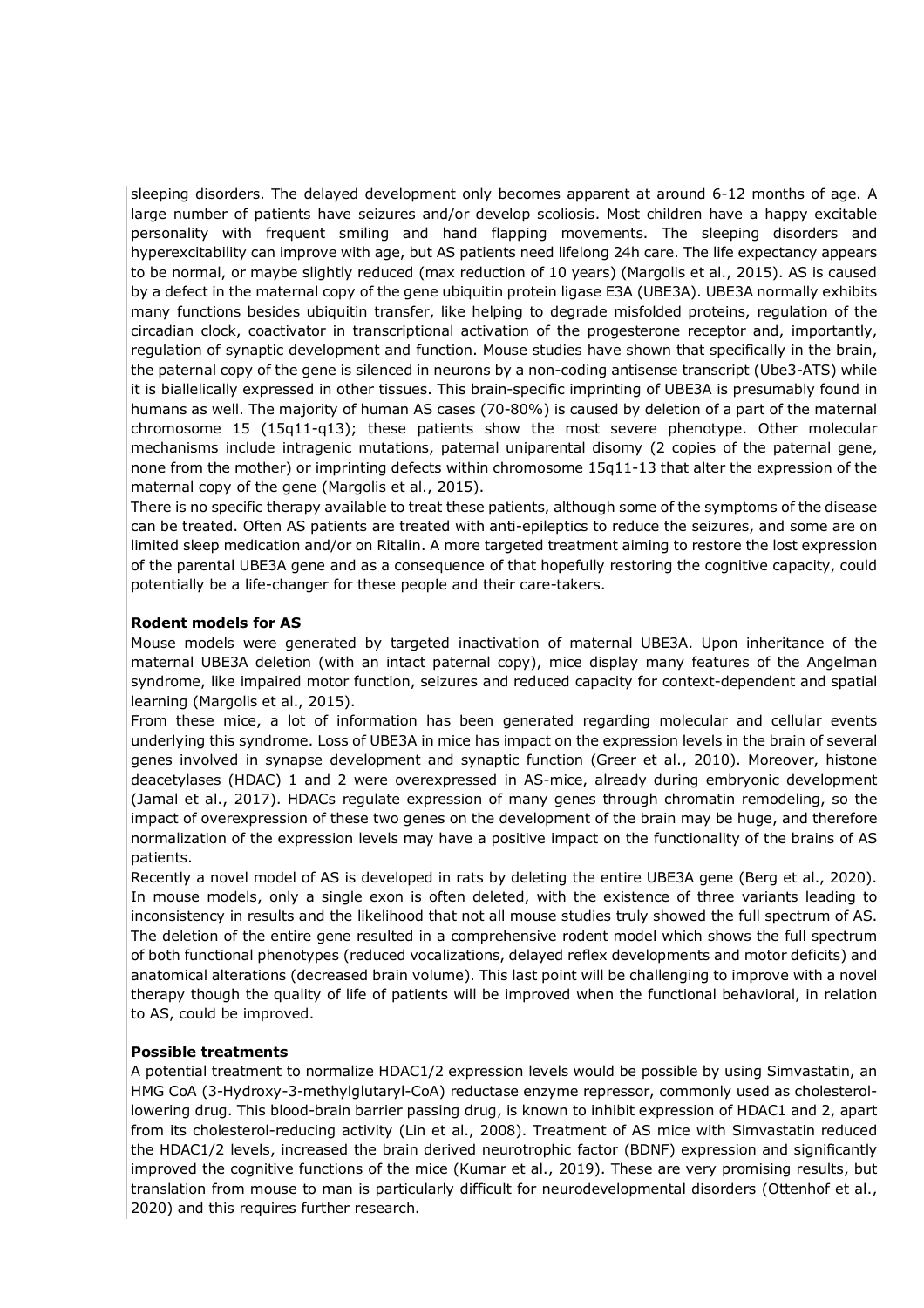Another therapeutic approach is the induction of reactivation of the parental copy of the gene in the brain, this can be achieved by an oligonucleotide targeting the inactivating antisense ribonucleic acid (RNA). In this way it prevents the interaction between the antisense RNA and the intact paternal copy of the gene, thereby reverting the expression of the UBE3A gene. Mild amelioration of the memory impairment was observed in AS mice upon treatment with an oligonucleotide targeting the antisense UBE3A RNA (Meng et al., 2013), even when treated during adulthood.

Very few clinical trials in AS patients have been performed. Up to now (September 2020) 5 different drugs have been tested in clinical trials: Betaine/folic acid gave no improvement and the results of other four drug treatments: levodopa, minocycline, OV-101 (gamma-aminobutyric acid (GABA) agonist) and GTX-102 (antisense oligo) so far have not been made publicly available.

In this project, we focus on the reactivation of the parental copy of UBE3A. Two clinical trials will start this year using an antisense oligonucleotide.

RO7248824 is a 20-mer antisense oligonucleotide (ASO) that reactivates expression of UBE3A protein in neurons of AS patients (unpublished data).

RO7248824 was identified by an in-vitro locked nucleic acid (LNA) screening platform using human induced pluripotent stem cell (hiPSC) neurons derived from Angelman Syndrome subjects. RO7248824 produced a dose dependent reduction of the UBE3A antisense (UBE3A-ATS) with median IC50 (inhibitor concentration that reduces the response by half) of 7 nM and a dose dependent increase in the UBE3A sense with median EC50 (drug concentration that gives half-maximal response) of 35 nM following a 5-day incubation period.

RO7248824 showed consistent dose-dependent reductions of UBE3A-ATS RNA and dose-dependent increases in UBE3A sense RNA and UBE3A protein in iPSC neurons derived from both diseased and nondiseased human neurons, as well as cynomolgus wildtype (WT) neurons.

The in-vitro results confirm that the concept of ASO-mediated Ube3a-ATS targeting to upregulate Ube3a mRNA and UBE3A protein, as previously shown in mice (Meng et al., 2015), is translatable to human and cynomolgus neurons in a disease and non-disease context. This enabled further assessment of pharmacodynamics properties of RO7248824 *in-vivo* in nonhuman primates.

RO7248824 pharmacodynamics (PD) was studied in two cynomolgus macaque studies following intrathecal (IT) injections, the intended clinical administration route. Pharmacodynamic responses were measured in various regions of the brain by analysing: 1) UBE3A-ATS RNA, 2) UBE3A sense mRNA and 3) UBE3A protein.

In normal macaques, UBE3A is expressed from the maternal allele. Once the UBE3A paternal allele is unsilenced, UBE3A mRNA is expected to be expressed from both alleles and protein expression should increase up to 200% upon treatment, enabling PD analysis in non-diseased macaques.

#### **Single- (and repeat-) Dose PK/PD Study in Macaques**

RO7248824 was administered once or twice by IT injection to cynomolgus macaques. A single dose of 24 mg RO7248824 in macaques resulted in long-lasting pharmacodynamic effects in several brain regions. Those effects were *UBE3A-ATS* reduction, *UBE3A*-sense mRNA and UBE3A protein induction and were sustained over at least 85 days (end of study), compared to vehicle-treated macaques.

Best PD effects were observed in cortex regions (target tissues), hippocampus and cerebellum, while the PD effects were lower in midbrain, medulla and pons due to lower tissue LNA uptake.

An 8-week toxicity study was conducted in male and female cynomolgus macaques with a recovery period of 8 weeks. RO7248824 was administered IT at 4, 14, or 30 mg/animal doses once every 4 weeks (on Days 1, 29, and 57 for a total of 3 doses).

Repeated dosing of RO7248824 in macaques resulted in dose-dependent reduction in UBE3A-ATS, as well as dose-dependent increases in UBE3A-sense transcript and UBE3A protein at Week 9 (Day 64). In the 30 mg dose group the median cortical level of UBE3A-ATS was 95% lower, UBE3A-sense transcript 209%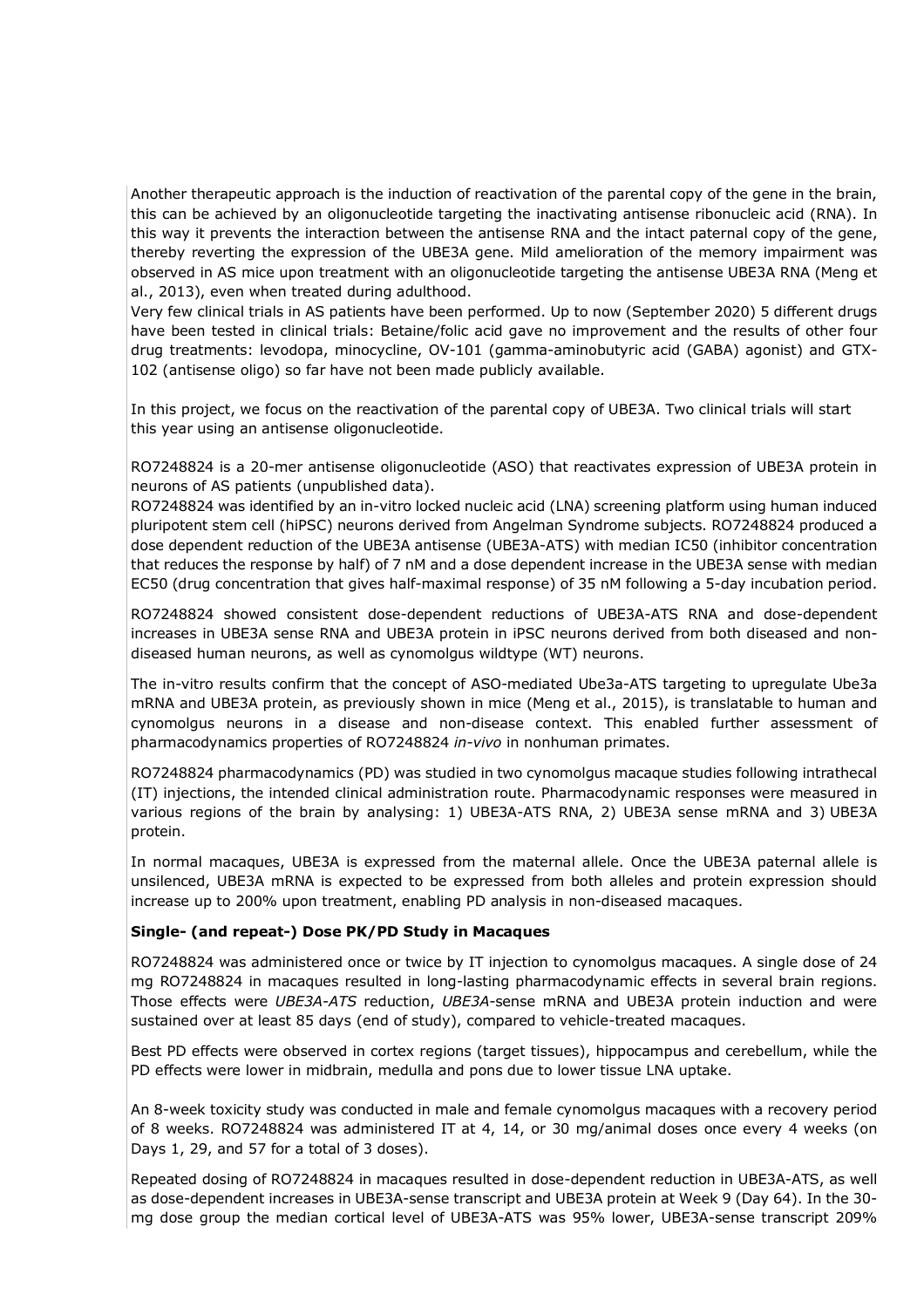higher and UBE3A protein 179% higher, compared to vehicle-treated macaques. At Week 17 (Day 120), reduction in UBE3A-ATS as well as elevations in UBE3A-sense and UBE3A protein levels were still measurable in the 14- and 30-mg dose groups. Strongest effects were observed in cortical regions for all three PD parameters as well as in spinal cord for UBE3A-ATS, hippocampus for UBE3-sense and dorsal striatum and hippocampus for UBE3A protein.

Positron emission tomography-computed tomography (PET-CT) studies in healthy volunteers are planned, ungated study from the non-human primate (NHP) study, to be performed with a sub-pharmacological dose of 89Zr-labeled RO7248824 and 4 mg RO7248824 (low dose in good laboratory practice (GLP) toxicity) administered via IT injection. We learned that IT administration procedures can be quite complex and volumes of administration and flushing volumes can impact distribution of our compound into the brain as we have learned from our previous study in NHPs that with an administration of 1 ml dose and 0.25 ml flushing volume the concentration in the brain was much lower compared to flushing with 1.5 ml.

To better understand the impact of dose administration and translation from NHPs to human with RO7248824 we would like to test several conditions in a macaque experiment. The data will refine the pharmacokinetic/pharmacodynamic (PK/PD) model that is used to choose the optimal conditions for the upcoming human trial and to verify the translation from macaque to human. The data will inform us what the best IT administration procedure is for future studies.

Literature:

- Margolis et al.; Angelman Syndrome. Neurotherapeutics. (2015)
- Greer et al.; The Angelman Syndrome protein Ube3A regulates synapse development by ubiquitinating arc. (2010)
- Jamal et al.; Rescue of altered HDAC activity recovers behavioural abnormalities in a mouse model of Angelman syndrome. Neurobiol. Dis. (2017)
- Berg et al.; Translational outcomes in a full gene deletion of ubiquitin protein ligase E3A rat model of Angelman syndrome. Transl Psychiatry.(2020)
- Lin et al.; Statins increase p21 through inhibition of histone deacetylase activity and release of promoter-associated HDAC1/2. Cancer Res. (2008)
- Kumar et al.; Simvastatin Restores HDAC1/2 Activity and Improves Behavioral Deficits in Angelman Syndrome Model Mouse. Front Mol Neurosci. (2019)
- Ottenhof et al.; Considerations for Clinical Therapeutic Development of Statins for Neurodevelopmental Disorders. eNeuro. (2020)
- Meng et al.; Truncation of Ube3a-ATS unsilences paternal Ube3a and ameliorates behavioral defects in the Angelman syndrome mouse model. PLoS Genet. (2013)
- Meng et al., Towards a therapy for Angelman syndrome by targeting a long non-coding RNA. Nature. (2015)

### **3.2 Purpose**

Describe the project's main objective and explain why this objective is achievable.

If the project is focussed on one or more research objectives, which research questions should be addressed during this project?

• If the main objective is not a research objective, which specific need(s) does this project respond to?

The goal is to determine which IT administration method needs to be used in NHPs by IT injecting ASOs into the brains of cynomolgus macaques, and using PET-CT, fused with a previous obtained MRI, to determine the uptake pattern and measurements in cerebrospinal fluid (CSF) and blood to monitor the compound distribution in the brain at several timepoints post injection. The goal is to find the administration technique that results in the highest drug concentration in the brain and is feasible to use in humans. The macaque data will later be compared to the data from the healthy human volunteers to learn more about the translatability from macaque to humans. The second goal is to be able to generate data that correlate ASO concentrations in CSF to the concentrations in human brain.

These goals are achievable, because we can measure differences in drug distribution to determine the best method. We will apply the ASO in different ways: 1) by injecting the same amount of ASO in different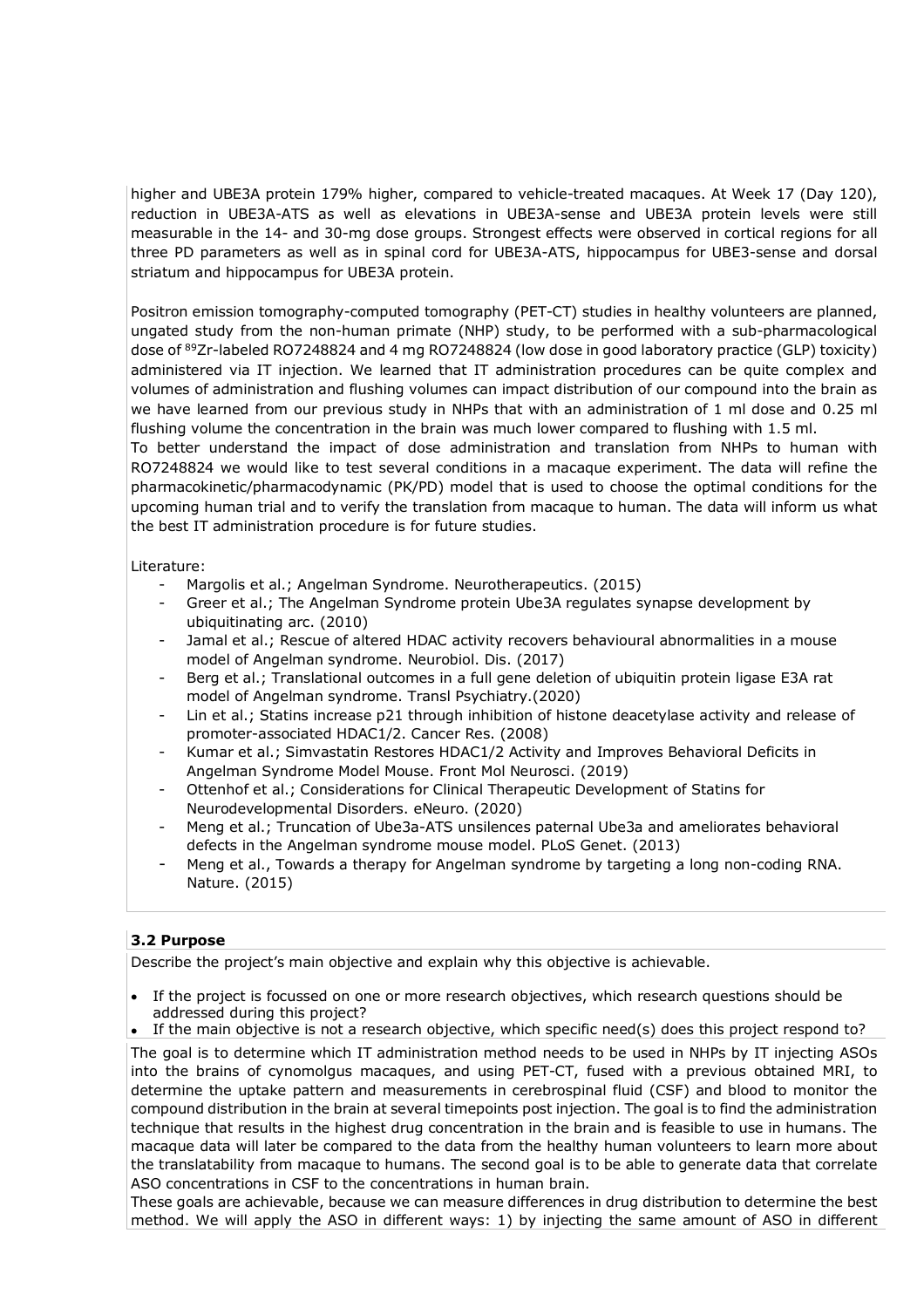injection volumes and with or without flushing after injection 1) by replacing part of the CSF with artificial CSF containing ASO, 2), and measure drug concentration. Based on those measurements we can refine our PK/PD model. We scale from NHP to human by a factor of 10, since the CSF volume in humans is 10x higher than in NHPs. The ultimate goal is to generate a safe, effective and tolerable treatment for AS patients.

### Feasibility of the project:

For various reasons we believe that our research objectives can be achieved:

- 1. The rationale and objective is supported by a relevant body of (recent) literature and (ongoing) *in vitro*, *ex vivo* and *in vivo* experiments, and we have ample experience with the proposed research strategies (Rotaru et al., Neuroscience, 2020, Feb 21:S0306-4522(20)30103-2).
- 2. The high quality of our work is confirmed by the publications in leading international scientific journals (e.g Dijkman et al., Nature Medicine (2019), van der Aart et al., Mol Imaging Biol (2019), Sterck et al., Am J Primatol (2019).).
- 3. We have an excellent work environment with experienced persons, state-of-the-art techniques (e.g. PET-CT) and animal models; and actively collaborate with world leading experts in academia and industry.

### **3.3 Relevance**

What is the scientific and/or social relevance of the objectives described above?

Angelman Syndrome is a debilitating neurodevelopmental disorder in which intellectual functions, social communication, cognition and behaviour are separate impaired which has a substantial impact on the quality of life of patients with e.g. sleep problems, seizures, gastrointestinal problems and disruptive/aggressive behaviours. At present there is no specific treatment only supportive treatment available for AS.

The project proposed in here is specifically designed as a tool to develop protocols for ASO administration in the brain which could, in the end, restore the function of the impaired gene. Drug delivery to the brain is challenging due to the blood-brain barrier (BBB). By injecting it into the CSF, distribution to the ependymal surface of the brain is at least ensured but further distribution into the deeper parachyma is unknown though essential for a successful treatment approach. Nevertheless, a great interpatient variability in spread is observed in literature. Convective forces generated in the CSF by the IT injection itself can increase the spread of the drug in the brain. Other convective forces which can have an effect on the distribution are CSF turnover, cardiac motion, respiratory thoracic motion and body movement. To be able to translate the results to the clinic a species with comparable behaviour on those points should be used (Hocking et al. (2004), Sullivan et al. (2020)). Nevertheless, still experiments in humans are required to assess the translatability and to see if the conclusions drawn from rodents and NHPs are similar for humans too.

In here, we will analyse the compound distribution in healthy macaque brains using different application methods (determine optimal application volume resulting in highest drug concentration in the brain and testing whether replacement of macaque CSF with artificial CSF containing the compound has impact on the tissue distribution of the compound). So if increasing the pressure is causing for convective forces which will increase the rostral delivery of the drug or instead of increasing the pressure, keep the pressure similar as CSF distribution is homogenous under homeostatic conditions. The results from this experiment will be used to design a protocol for optimal administration of this compound in humans, resulting in pharmacological brain exposure and best benefit risk ratio. As the risk is on one hand that we dose too low and the patient will not benefit enough from the treatment. On the other hand, the risk of dosing to high is low and unlikely as we are covered by the NHP toxicity studies already performed. This enhances the chance of a positive outcome for the clinical trials with AS patients. As mentioned, the treatment for AS patients up to now consists only of suppression of the symptoms. With this new approach, a more targeted treatment could be developed, which could result in alleviation of the physical problems, improving the mental skills and quality of life of these people.

#### Literature

Hocking et al.; Intrathecal drug spread. BJA. (2004)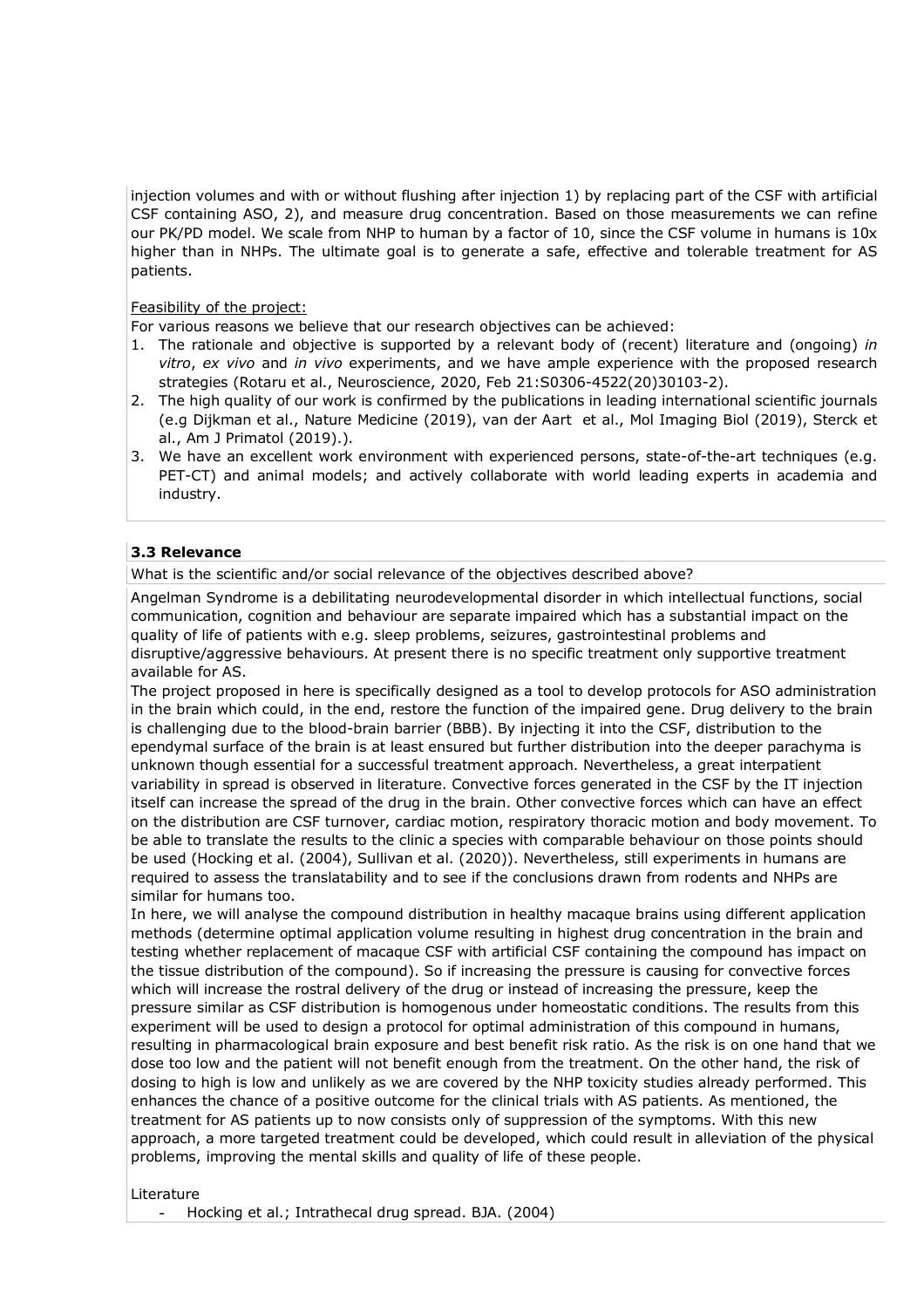Sullivan et al.; Convective forces increase rostral delivery of intrathecal radiotracers and antisense oligonucleotides in the cynomolgus monkey nervous system. J Transl Med. (2020)

### **3.4 Research strategy**

3.4.1 Provide an overview of the overall design of the project (strategy).

The overall strategy is to develop an optimized injection method suitable for application of ASO RO7248824 in NHPs and ultimately in Angelman Syndrome patients. For this, macaque experiments are necessary as the brain anatomy and physiology resembles the human brain best. Macaques will be injected with labeled and unlabeled ASOs in different volumes, using different application methods to determine which procedure is needed to obtain the desired tissue distribution.

The first macaque experiment will result in the optimal flushing volume of dosing the compound (low or high flushing volume) and if using a high volume without flushing, results in the same brain exposure. The second part of the experiment will look into the influence of CSF withdrawal before drug administration. This second part is using the same macaques that have been used in the first part after the Zr-89 is decayed (half-life is 78.4h, around 10 half-life's are used which is approximately 30 days). PET-CT, blood and CSF measurements will be performed to determine the effect of the procedure on the distribution of the ASO.

3.4.2 Provide a basic outline of the different components of the project and the type(s) of animal procedures that will be performed.

Macaques will be injected with an oligonucleotide targeting the antisense UBE3A transcript that inactivates the paternal copy of the gene. Before injection of the compound, information is needed about the anatomy of the brain and the volume of CSF for each individual animal. Therefore, the experiment will start by performing an MRI of the brain of all macaques. MRIs will be performed on a different site/facility. In this way the soft tissue anatomy of the brain of each macaque is known and can be used for fusion with the PET-CT to combine functional imaging with anatomical imaging. In addition, the MRI is important to be able to determine the volume of CSF, which differs between both humans (140-270 ml) and macaques (9- 15 ml). After recovery from the transport to the MRI in their home cage, macaques will be IT injected; by lumbar puncture when placed in left lateral recumbence, in the treatment room of the BPRC. This IT injection method is comparable to humans in which the person is sitting or lying on his side with the back bended. In all cases placement of the needle will be verified by the presence of CSF at the needle hub. They will be injected with unlabeled ASO and hot 89Zr-labeled compound (RO7317427-001-002). Combining unlabeled ASO with labeled compound is the standard procedure to increase the specific concentration of the compound. It is unknown whether labeling with Zr-89 will influence the pharmacokinetics of the compound but labeling with Zr-89 is done with other drugs without any impact on the biodistribution.

PET-CT will be performed at regular time points after injection, and blood and CSF samples will be collected to compare distribution of parent compound and radio-labeled compound. Compound concentrations in blood and CSF will be determined at the same timepoints as when a PET-CT is performed.

For the two experiment the same macaques will be used, as in this way no second MRI is necessary and the variation stays the same. The results of the PK/PD of the first study can be used to determine alterations in this pattern for the second study and vice versa. In addition, otherwise more animals and procedures are necessary. The discomfort of each experiment is considered moderate but the total experienced discomfort of the experiments will not exceed this level. Between the two experiments a wash-out period of 4 weeks will be taken into account.

The first experiment will be performed using a single dose of compound comparing different flushing volumes, or using a high volume without flushing, to determine the optimal flushing volume. In the second experiment we test the influence of CSF withdrawal on drug distribution. We compare distribution with or without CSF withdrawal or using no withdrawal and a high volume.

3.4.3 Describe the coherence between the different components and the different steps of the project. If applicable, describe the milestones and selection points.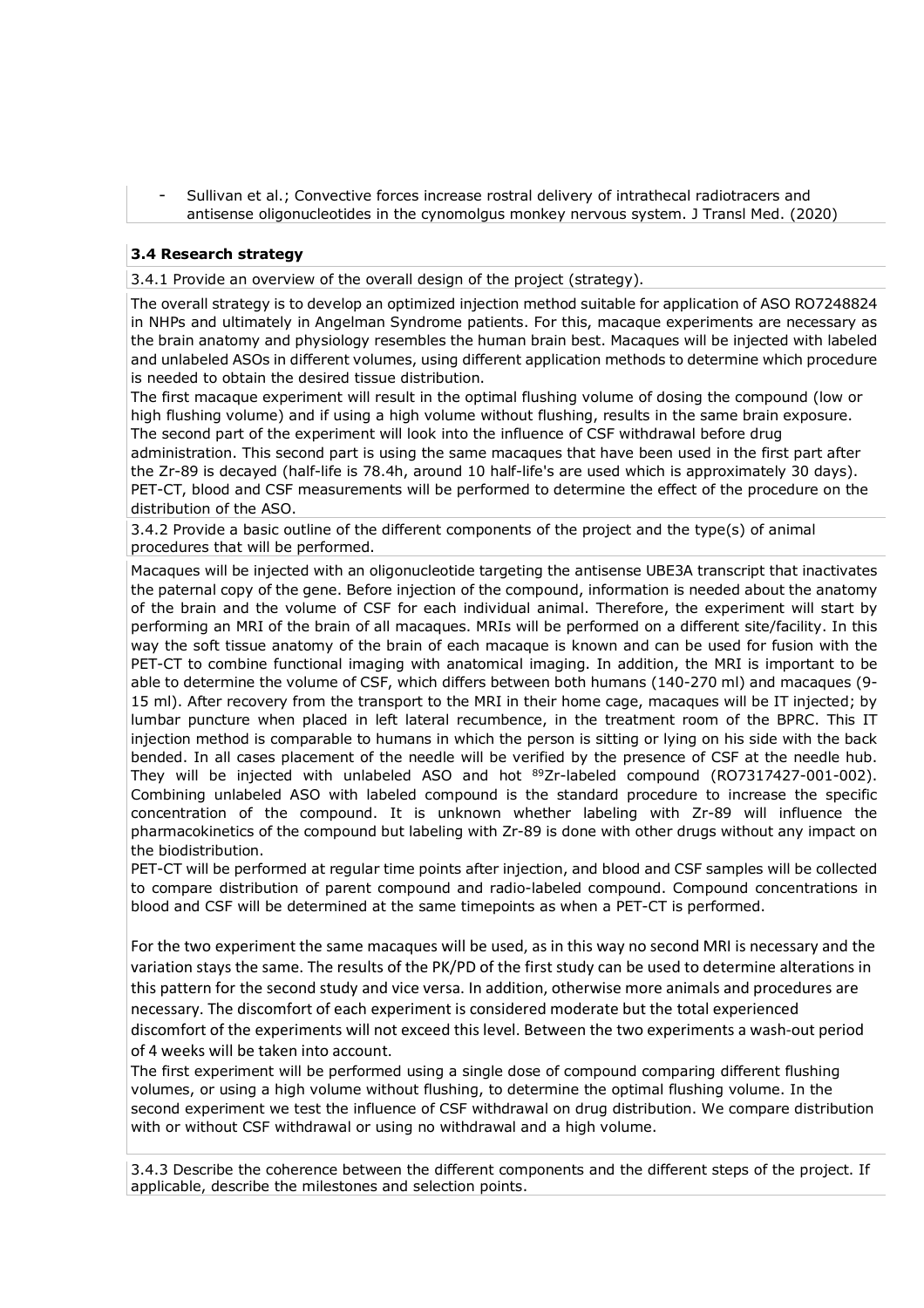In the first part of the study the optimal flushing volume is determined, in the second part of the study (that will be performed in the same macaques), the impact of CSF withdrawal before drug administration method is investigated.

The milestones for this project are:

1) obtain optimal flushing volume to induce the best tissue distribution

2) obtain information whether it is necessary to withdraw macaque CSF

3) generate a protocol suitable for NHP and human application

3.4.4 List the different types of animal procedures. Use a different appendix 'description animal procedures' for each type of animal procedure.

| Serial number | Type of animal procedure                                                                                             |
|---------------|----------------------------------------------------------------------------------------------------------------------|
|               | Testing of human/cynomolgus macaque UBE3A oligopeptides in a cynomolgus macaque<br>model for Angelman Syndrome (AS). |
| 2             |                                                                                                                      |
| 3             |                                                                                                                      |
| 4             |                                                                                                                      |
| 5             |                                                                                                                      |
| 6             |                                                                                                                      |
|               |                                                                                                                      |
| 8             |                                                                                                                      |
| 9             |                                                                                                                      |
| 10            |                                                                                                                      |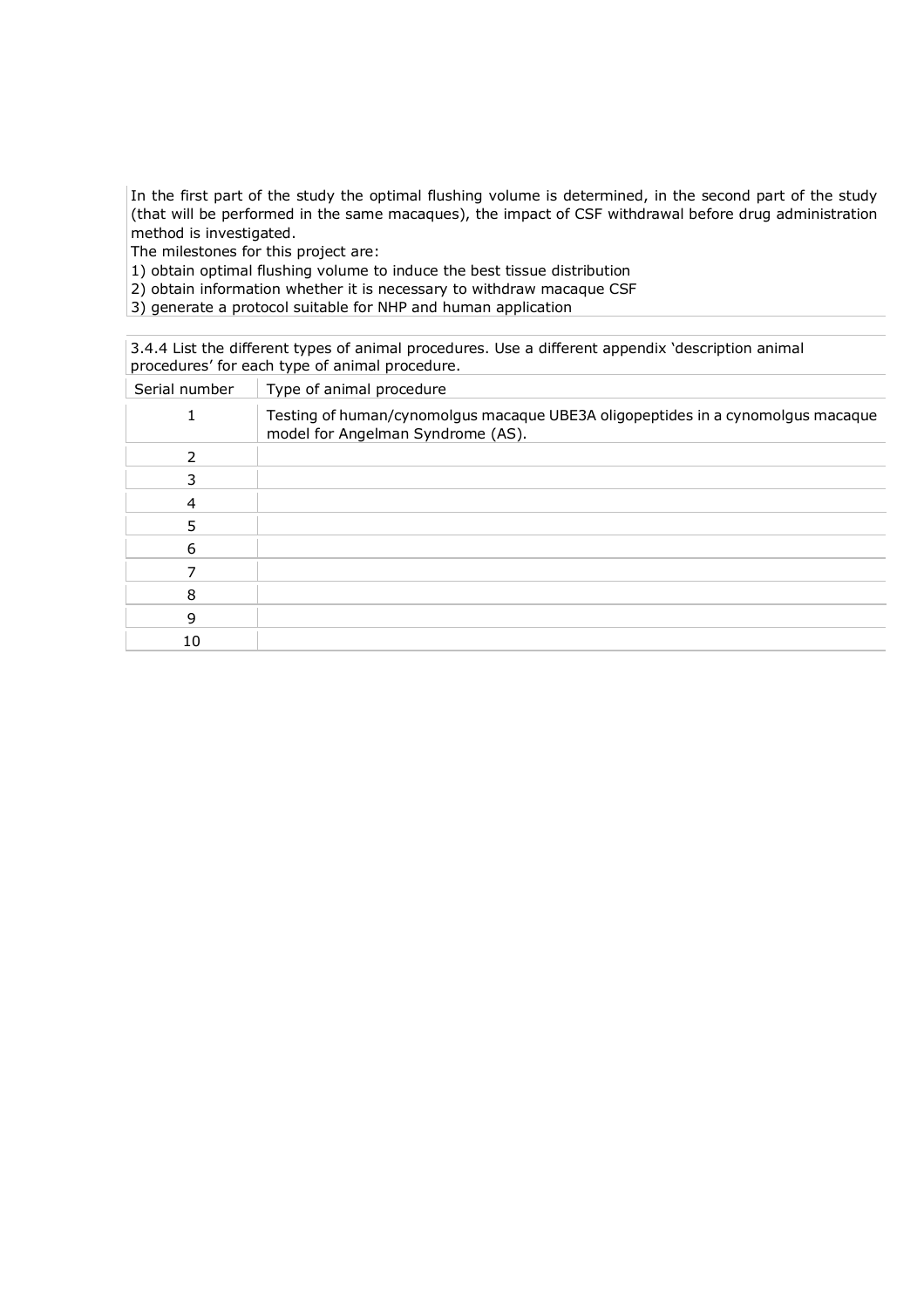

# **Appendix**

Description animal procedures

- This appendix should be enclosed with the project proposal for animal procedures.
- A different appendix 'description animal procedures' should be enclosed for each type of animal procedure.
- For more information, see our website (www.centralecommissiedierproeven.nl).
- Or contact us by phone (0900-2800028).

### 1 General information

- 1.1 Provide the approval number of the 'Netherlands **Food and Consumer** Product Safety Authority'.
- 1.2 Provide the name of the licenced establishment.
- 1.3 List the serial number and type of animal procedure.

Use the serial numbers provided in Section 3.4.4 d the Project Proposal form.

|    | <b>Biomedical Primate Research Centre</b> |                                                                                                                          |
|----|-------------------------------------------|--------------------------------------------------------------------------------------------------------------------------|
|    | Serial number                             | Type of animal procedure<br>Testing of human/cynomolgus macaque UBE3A<br>oligopeptides in a cynomolgus macaque model for |
| эf |                                           | Angelman Syndrome (AS)                                                                                                   |

### 2 Description of animal procedures

### A. Experimental approach and primary outcome parameters

Describe the general design of the animal procedures in relation to the primary outcome parameters. Justify the choice of these parameters.

In this project, we focus on the reactivation of the parental copy of UBE3A. The goal is to determine which intrathecal (IT) administration needs to be used which results in the highest drug concentration in the brain and is feasible to use in humans.

For this purpose, macaques will be injected with an oligonucleotide targeting the antisense UBE3A transcript that inactivates the paternal copy of the gene. For reactivation of UBE3A, expression of the paternal allele is necessary. To achieve this, we need to get rid of the antisense transcript that inactivates the paternal allele.

Before injection of the compound, information is needed about the soft tissue anatomy of the brain and the volume of cerebrospinal fluid (CSF) for each individual animal. This will be obtained via an MRI, performed at a different facility/site. For this the animals will be transported awake in a dedicated transport vehicle. The animals will be trained to voluntary enter the transport box to reduce the amount of discomfort as much as possible. The MRI will be obtained under general anesthesia and will not exceed the 2hr. After waking up, the animal will be transported back to the BPRC.

MRI is an imaging technique to visualize soft tissue with high detail, as the anatomy of every macaque (and human) slightly differs it essential to determine this for each animal specifically to be able to relate the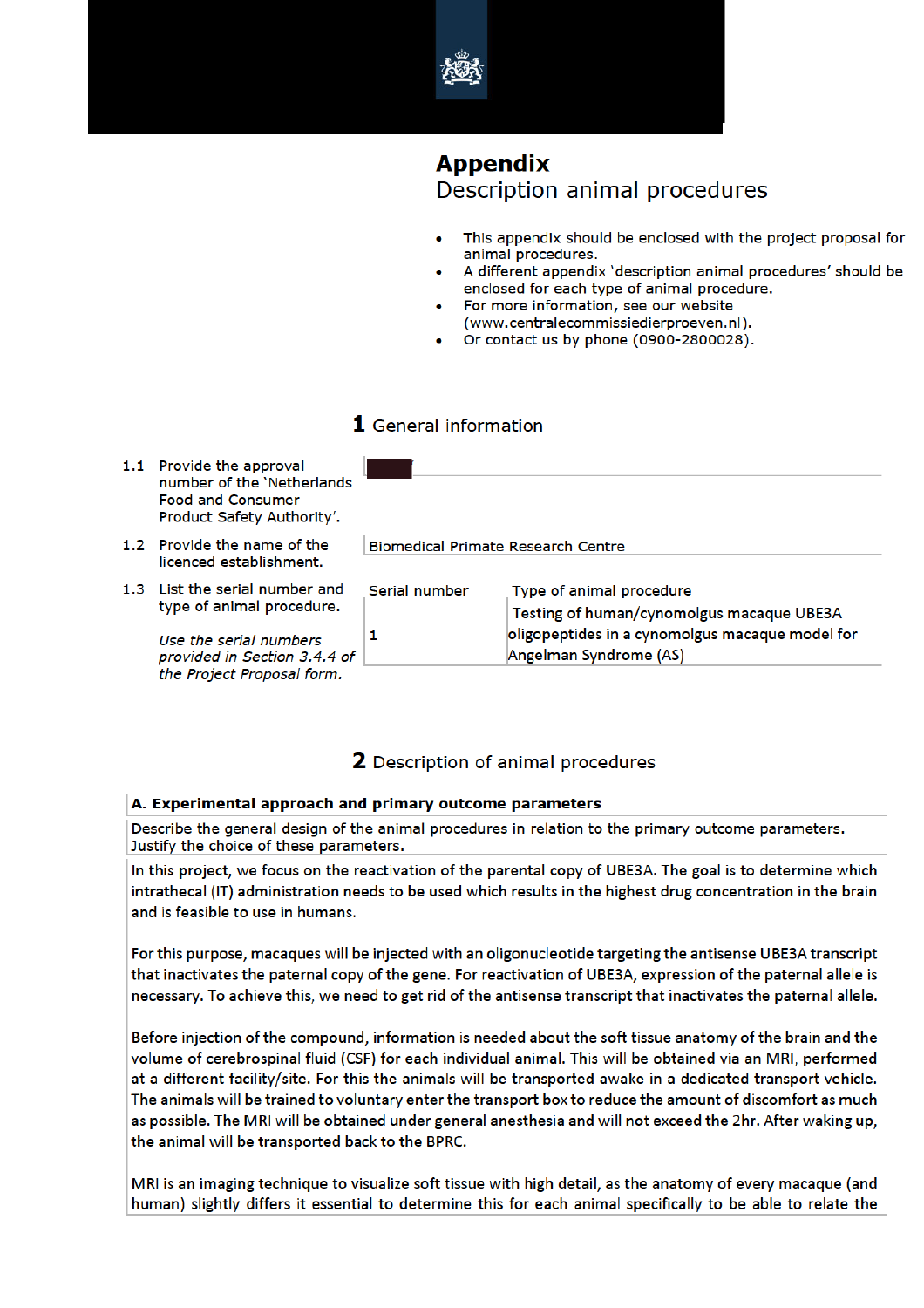distribution of the compound in the brain. In addition, there is also variation in the amount of CSF volume between macaques (9-15 ml) and humans (140-270 ml). To be able to determine if variations in results appear due to the percentage of CSF that is altered with the injection this needs to be determined on forehand and based on this the animals could be spread over the groups.

After the MRI (and a recovery period), the macaque will be injected, at the Institutes' facilities, with unlabeled antisense oligonucleotide (ASO) and <sup>89</sup>Zr-labeled compound (RO7317427-001-002). A PET-CT will be performed on site at regular time points after injection and blood and CSF samples will be collected to compare distribution of parent compound and radio-labeled compound. Compound concentrations in blood and CSF will be determined at the same timepoints as when a PET-CT is performed.

With the PET-CT in a minimal invasive way the distribution of the drug over time could be followed besides the more general information obtained from the blood and CSF in a PK/PD study. In addition, the image data could confirm the injection to be single-compartmental in the IT space and not multi-compartmental or only partially in the IT space. Even if the veterinarian assesses the injection to be successful. Which makes the outcomes of the study more reliable.

Both blood and CSF will be obtained for the PK/PD of the drug as the drug is injected in the CSF and it is known that this will be distributed to both the brain and the blood. Which percentage will enter the bloodstream could be influenced by the convective forces of the injection. In this way we know for sure that we do not miss anything and will a full spectrum of information.

Two experiments will be performed with a washout period of 4 weeks. The first experiment is to determine the optimal flushing volume by using a single dose of compound comparing different flushing volumes, or using a high volume without flushing. In the second experiment we test the influence of CSF withdrawal on drug distribution. We compare distribution with or without CSF withdrawal or using no withdrawal and a high volume.

Describe the proposed animal procedures, including the nature, frequency and duration of the treatment. Provide justifications for the selected approach.

The test compound will be given once via an IT injection in the distal lumbar spine via the procedure as described in Turner et al., (2013). The BPRC does not have a SOP for the procedure but Vetcare is very experienced with this procedure. IT administration of test substances requires considerable technical skill and in-depth knowledge of anesthesia and spinal cord and vertebral column anatomy. These techniques should be performed only by well-trained personnel and Vetcare has those personnel (see OJT forms of those personnel). By performing the procedure as described by Turner et al. no additional analgesia is necessary as the used anesthetics will provide sufficient analgesia post-procedure for the time discomfort is expected. The injected drug will be delivered on body temperature. A digital temperature-controlled heating bath will be used to deliver it at the right temperature.

Blood (routine procedure described in detail in VOK003) and CSF are taken at multiple time points on the day of injection and subsequently at regular time intervals for PK/PD analysis. In general, blood volumes to be taken will not exceed a maximum of 1% of the body weight per 4 weeks (and 0.7% max per bleeding, anticipated is a volume of 0.5 ml). A CSF volume of 0.2 ml will be sampled which is in general physiological safe (only a couple of percent from the total, assuming a minimal CSF volume of 9 ml (Sullivan et al. (2020)). At those same timepoints a PET-CT will be obtained to follow in a minimal-invasive way the distribution of the test compound over time. During the PET-CT, physiological parameters of the macaques will be closely monitored e.g heartbeat, respiratory frequency, saturation (SpO<sub>2</sub>%) and rectal body temperature.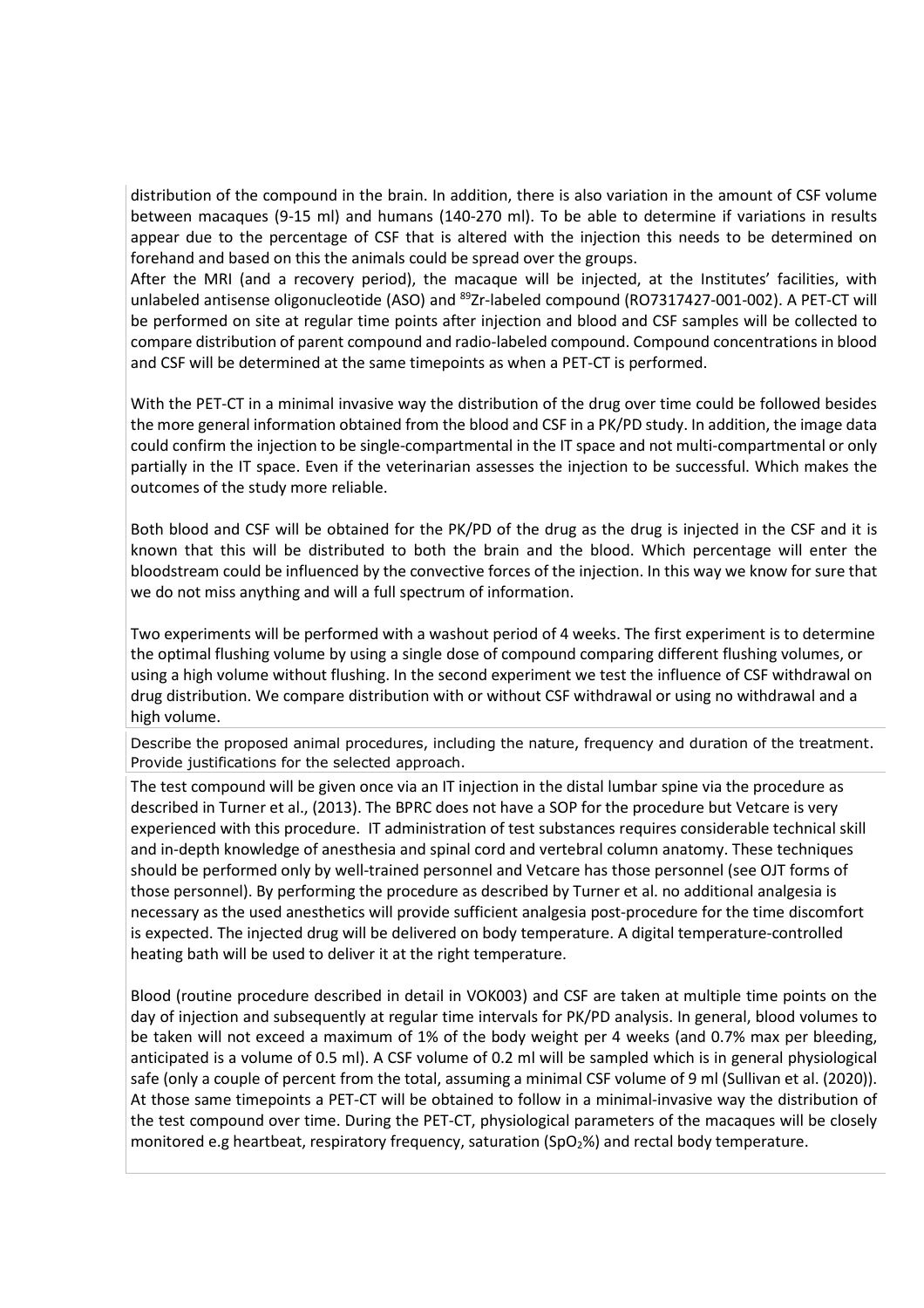RO7248824, the test compound, has been tested up to 30 mg in cynomolgus toxicity studies, using an IT injection, without any signs of toxicity. The planned study in cynomolgus macaques will help us to refine our modelling.

Describe which statistical methods have been used and which other considerations have been taken into account to minimise the number of animals.

The number of macaques per test group will be determined on the basis of experience gained in *in vivo* experiments in rodents and macaques. It is expected that a group size of 3 macaques will suffice for the determination of the optimal IT administration method needed.

### **B. The animals**

Specify the species, origin, estimated numbers, and life stages. Provide justifications for these choices.

Species: Cynomolgus macaques (*Macaca fascicularis*). Both rhesus macaques (*Macaca mulatta*) and Cynomolgus macaques are highly suitable to use for neurological research due to their comparability with humans. In this experiment we would prefer cynomolgus macaques as the previous experiments were also performed in this species (unpublished data). No gender differences were observed in the pharmacokinetic study so both sexes could be used. However, it is preferable to use one sex to diminish variability.

Although the Angelman syndrome (AS) becomes clinical apparent at around 6-12 months of age in humans, we do not see the necessity to replicate this life-stage for non-human primates too, as the goal of this project is not directly disease related but more model refinement related.

Origin: all macaques are purpose bred. They are either bred at our institute or obtained from a certified supplier.

Amount: in this appendix two experiments will be performed with 3 groups of 3 animals each, resulting in a total group of 9 macaques. Based on previous experiments with PK/PD studies this is sufficient to obtain reliable results.

### **C. Re-use**

Will the animals be re-used?

□ No, continue with question D.

X Yes > Explain why re-use is considered acceptable for this animal procedure.

Macaques to be used in this project might have been used in previous studies, provided that this did not had any influence on the normal anatomy and physiology of the brain or on related processes like atherosclerosis or diabetes. Given the long lifespan of this species, re-use will take place in the legal framework described in art. 1 of the law on animal testing.

In addition, the animals will be re-used within this protocol for the two separate experiments. This is acceptable as the experienced discomfort of both experiments is considered to be moderate taken into account a wash-out period of 4 weeks. Nevertheless, the cumulative discomfort of both experiments together is judged as moderate.

Are the previous or proposed animal procedures classified as 'severe'?

X No

Yes> Provide specific justifications for the re-use of these animals during the procedures.

### **D. Replacement, reduction, refinement**

Describe how the principles of replacement, reduction and refinement were included in the research strategy, e.g. the selection of the animals, the design of the procedures and the number of animals.

Replacement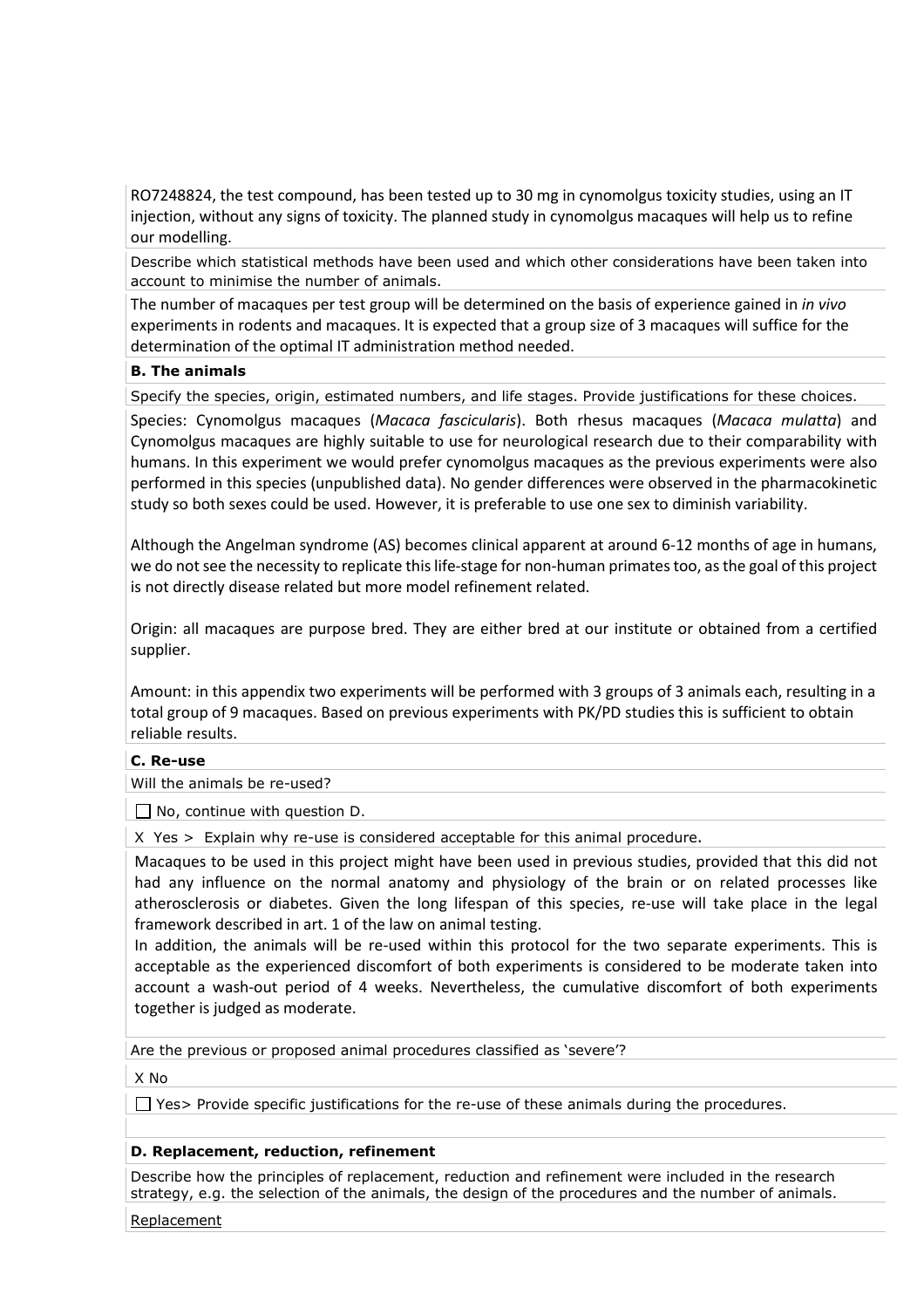The goal is to find the administration technique that results in the highest drug concentration in the brain and is feasible to use in humans. The macaque data will later be compared to the data from the healthy human volunteers to learn more about the translatability from macaque to humans. The second goal is to be able to generate data that correlate ASO concentrations in CSF to the concentrations in human brain. The brain is a complex organ, tightly controlled by the central nervous system and involved in many processes and regulates multiple organs. Additionally, the anatomy and blood brain barrier are highly specific. For this we do not think that rodents are an option, due to the different anatomy and related much lower CSF volumes they are not believed to give us data that can be translated to humans. Besides the differences in volume also the impact of the convective forces will influence the distribution; those forces are CSF turnover, cardia motion, respiratory thoracic motion and body movement. To be able to translate the results to the clinic, taken those possible variables into account, a species with comparable behaviour is required.

The ASO tested in this project is currently already being tested in children with AS in a phase 1, multicentre trial to examine the effects of the drug on the body and to measure alterations in AS symptoms. Nevertheless, testing the most optimal delivery method cannot be checked in those children too as the amount of sedations under general anaesthesia will likely influence their quality of life even further and with this the results of this trial.

For similar reasons, current alternative methods, such as cell culture, will only provide limited information about what happens in a whole living animal. Therefore, the use of a non-human primate model for studying the distribution of the test compound after IT injection in the CSF and brain is indispensable.

#### Reduction

Proper experimental design allows the optimal number of animals to be used in this project in combined with data obtained in previous (pilot) experiments.

#### Refinement

We use outbred macaques which are excellent models for studying our Research aims. Animals are kept in social groups and are housed in enriched cages. Improvements to procedures which minimize pain and improve animal welfare are included. Anesthetics are used when deemed necessary, and analgesics are given as precaution or as necessity afterwards. Also, macaques will be euthanized when they reach their human endpoint (see below) before the end of the study.

In addition, more specific for this protocol, we use PET-CT as minimal invasive imaging technique which allows us to obtain longitudinal information about the exact distribution of the drug instead of only a general overview obtained with CSF or blood. Besides this, it is an additional control to assess the IT injection.

Other refinement is the use of the same animals for both experiments in this project by which only one MRI at an external location needs to be obtained.

Explain what measures will be taken to minimise 1) animal suffering, pain or fear and 2) adverse effects on the environment.

Animals will be socially housed with a socially compatible animal. Additionally, animals are trained with positive reinforcement training.

During the study animals will be observed twice daily by qualified and competent animal caretakers, clinical symptoms will be scored using a well-established clinical scoring list. Should changes occur in behaviour, appetite or stool then a veterinarian will be informed and appropriate measures will be implemented. On the basis of the scoring system a clinical human endpoint is defined (see section J). When this endpoint is (unexpectedly) reached, the animal will be immediately euthanized and a full necropsy will be performed to determine the cause of clinical disease. All procedures will be performed under sedation. On every time point where a procedure is performed the animal will be weighed and closely examined for clinical condition.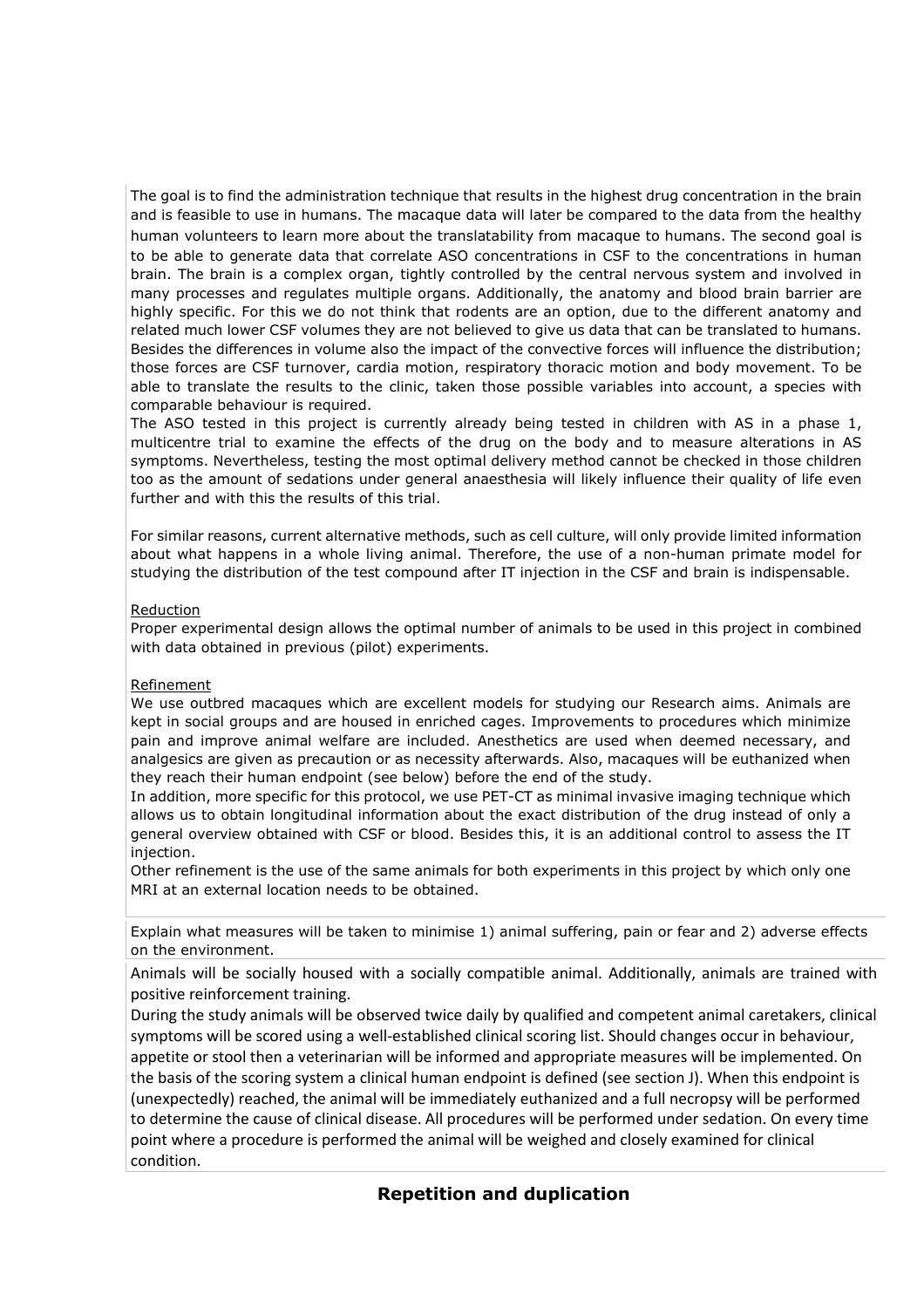### **E. Repetition**

Explain what measures have been taken to ensure that the proposed procedures have not already been performed. If applicable, explain why repetition is required.

Not applicable

### **Accommodation and care**

### **F. Accommodation and care**

Is the housing and care of the animals used in experimental procedures not in accordance with Annex III of the Directive 2010/63/EU?

X No

 $\Box$  Yes > If this may adversely affect animal welfare, describe how the animals will be housed and provide specific justifications for these choices.

### **G. Location where the animals procedures are performed**

Will the animal procedures be carried out in an establishment that is not licenced by the NVWA?

X No > Continue with question H.

 $\Box$  Yes > Describe this establishment.

Provide justifications for the choice of this establishment. Explain how adequate housing, care and treatment of the animals will be ensured.

### **Classification of discomfort/humane endpoints**

### **H. Pain and pain relief**

Will the animals experience pain during or after the procedures?

 $\Box$  No > Continue with question I.

X Yes > Will anaesthesia, analgesia or other pain relieving methods be used?

 $\Box$  No > Justify why pain relieving methods will not be used.

 $\Box$  Yes > Indicate what relieving methods will be used and specify what measures will be taken to ensure that optimal procedures are used.

The procedures will be performed on fully sedated animals. Pain relieve will be applied if there are any circumstances that indicate that pain can reasonably be expected to occur or animals show signs of illness indicative of pain. Analgesics known not to interfere with the experiment will be used.

#### **I. Other aspects compromising the welfare of the animals**

Describe which other adverse effects on the animals' welfare may be expected?

- 1. Discomfort due to the injection of the test compound
- 2. Stress because of sedation and recovery
- 3. Stress due to transport for obtaining an MRI to an external licensed institute.
- 4. Increased intercranial pressure

Explain why these effects may emerge.

1. The test compound has been tested till a dose at least 5 times higher than is planned in here with only transient and non-adverse clinical observations. Nevertheless, when the compound is applied via an IT injection, this can cause local pain and/or irritation.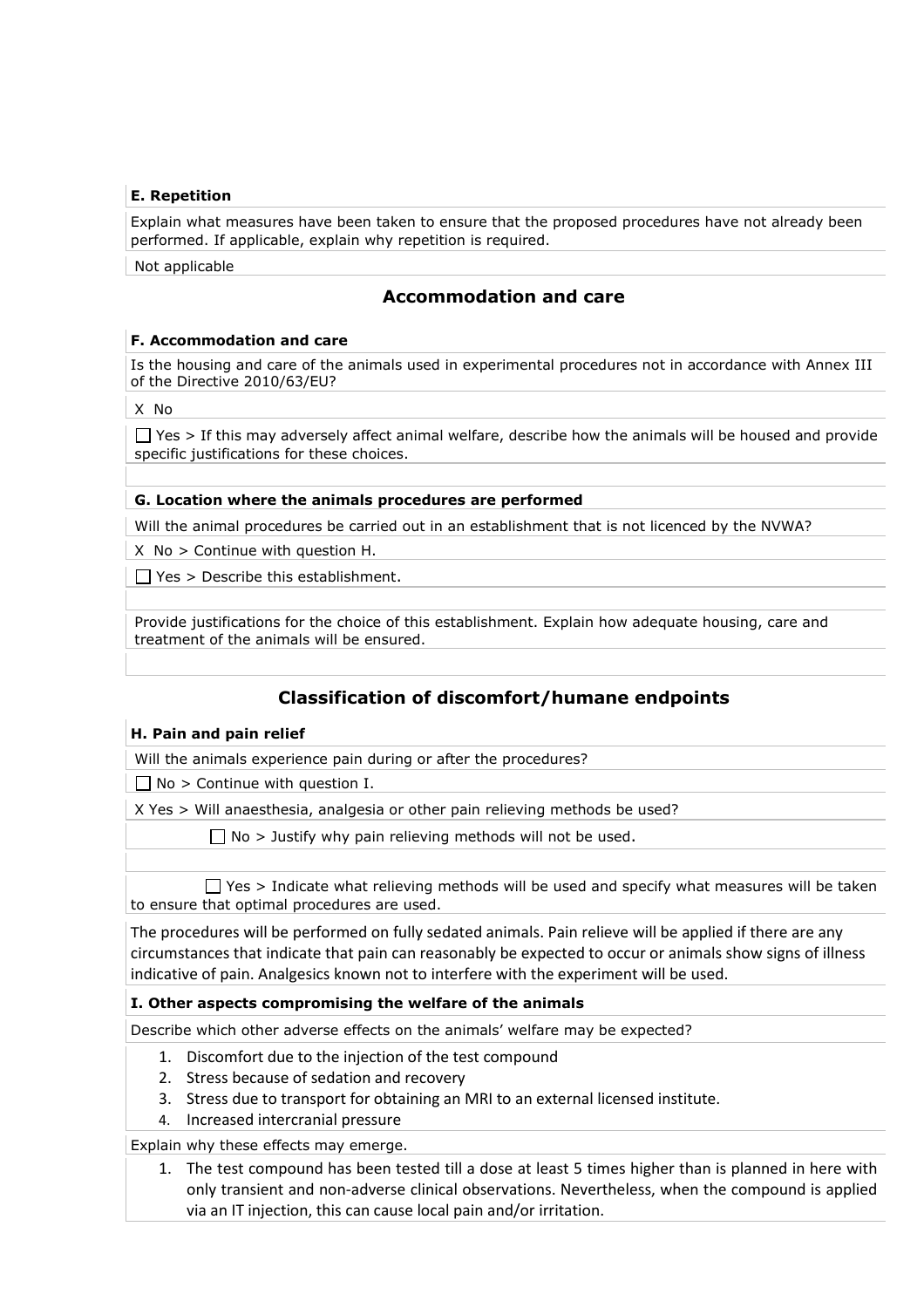- 2. The animals will be repeatedly sedated for procedures. Nausea and disorientation can sometimes be observed during recovery from the sedation.
- 3. Transport takes animals out of their environment which is stressful.
- 4. Although slowly, an additional amount of volume is injected in the brain.

Indicate which measures will be adopted to prevent occurrence or minimise severity.

- 1. Animals will be sedated for delivery of the test compound. Recovery of the animals will be monitored and the veterinarian will be consulted in case of problems/neurological alterations.
- 2. The side-effects of sedation cannot be antagonised. However, to prevent nausea and aspiration the animals will fast before sedation. Recovery of the animals will be monitored and the veterinarian will be consulted in case of problems.
- 3. The animals will be back within a couple of hours and will not stay in the external (licensed) institute. In addition, animals will be trained to voluntary enter the transport box.
- 4. The volume is injected as slowly as possible and heartbeat and blood pressure are continuously monitored. When an alteration is seen during injection, the injection is paused till the values returned back to the starting position.

### **J. Humane endpoints**

• May circumstances arise during the animal procedures which would require the implementation of humane endpoints to prevent further distress?

 $\Box$  No > Continue with question K.

X Yes > Describe the criteria that will be used to identify the humane endpoints.

Based on the type of experiment a human endpoint is not expected. Though when neurological symptoms are observed (not expected but e.g. due meningitis or CSF leakage), directly the veterinarian will be consulted and appropriate action will be taken.

Indicate the likely incidence.

Based on experience, we anticipate a drop-out rate of <1%.

#### **K. Classification of severity of procedures**

Provide information on the expected levels of discomfort and indicate to which category the procedures are assigned ('non-recovery', 'mild', 'moderate', 'severe').

The amount of discomfort for each experiment is judged as moderate, the total amount of discomfort is also estimated as moderate taken a wash-out period of 4 weeks into account. The discomfort is mainly caused by transport to another facility for the MRI, the sedation needed for collection of blood, CSF sampling and performing PET-CTs.

### **End of experiment**

#### **L. Method of killing**

Will the animals be killed during or after the procedures?

X No

 $\Box$  Yes > Explain why it is necessary to kill the animals during or after the procedures.

Is the proposed method of killing listed in Annex IV of Directive 2010/63/EU?

 $\Box$  No > Describe the method of killing that will be used and provide justifications for this

choice.

 $\Box$  Yes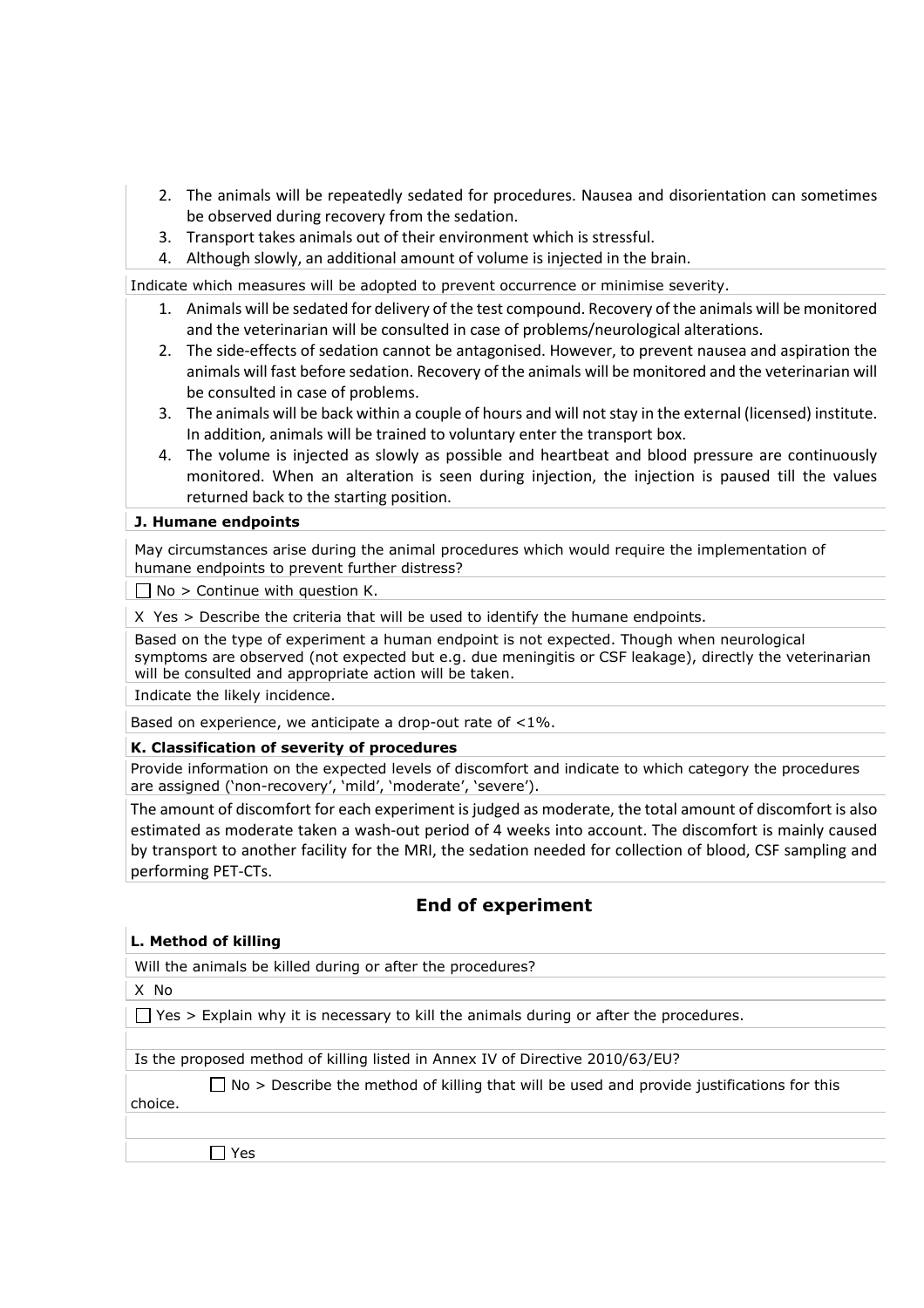

### **Format**

# Niet-technische samenvatting

- Dit format gebruikt u om uw niet-technische samenvatting te schrijven
- Meer informatie over de niet-technische samenvatting vindt u op de website www.centralecommissiedierproeven.nl.
- Of neem telefonisch contact op. (0900-2800028).

### **1** Algemene gegevens

| 1.1 Titel van het project       | Bepalen van de optimale injectie strategie voor een antisense oligonucleotide voor<br>Angelman Syndroom |
|---------------------------------|---------------------------------------------------------------------------------------------------------|
| 1.2 Looptijd van het<br>project | $01/12/2020 - 30/11/2022$                                                                               |
| 1.3 Trefwoorden<br>(maximaal 5) | Angelman Syndroom, niet-humane primaten, PET-CTs                                                        |

### **2** Categorie van het project

|  | 2.1 In welke categorie valt<br>het project. | $\Box$ Fundamenteel onderzoek                                                                           |
|--|---------------------------------------------|---------------------------------------------------------------------------------------------------------|
|  |                                             | X Translationeel of toegepast onderzoek                                                                 |
|  |                                             | Wettelijk vereist onderzoek of routinematige productie                                                  |
|  | U kunt meerdere                             | Onderzoek ter bescherming van het milieu in het belang van de gezondheid                                |
|  | mogelijkheden kiezen.                       | Onderzoek gericht op het behoud van de diersoort                                                        |
|  |                                             | Hoger onderwijs of opleiding                                                                            |
|  |                                             | Forensisch onderzoek                                                                                    |
|  |                                             | Instandhouding van kolonies van genetisch gemodificeerde dieren, niet<br>gebruikt in andere dierproeven |

### **3** Projectbeschrijving

### 3.1 Beschrijf de doelstellingen van het project (bv de wetenschappelijke vraagstelling of het wetenschappelijk en/of maatschappelijke belang)

Angelman Syndroom (AS) is een zeldzame aangeboren genetische neurologische aandoening die een ontwikkelingsachterstand veroorzaakt in combinatie met ernstige spraakstoornissen, een kleinere schedel en slaapstoornissen; vaak in combinatie met epilepsie. Er is voor kinderen met deze aandoening geen specifieke behandeling beschikbaar. AS wordt veroorzaakt door een defect in het ubiquitine eiwit ligase E3A (UBE3A). Het uiteindelijke doel van dit onderzoek is om de functie van dit eiwit te herstellen en hopelijk daarmee de capaciteit en kwaliteit van leven van deze patiënten te verbeteren. In dit onderzoek wordt onderzocht met welke injectietechniek een zo hoog

mogelijke concentratie van een specifiek stof, die UBE3A weer kan activeren, in het brein wordt verkregen. Dit wordt uitgezocht met behulp van 2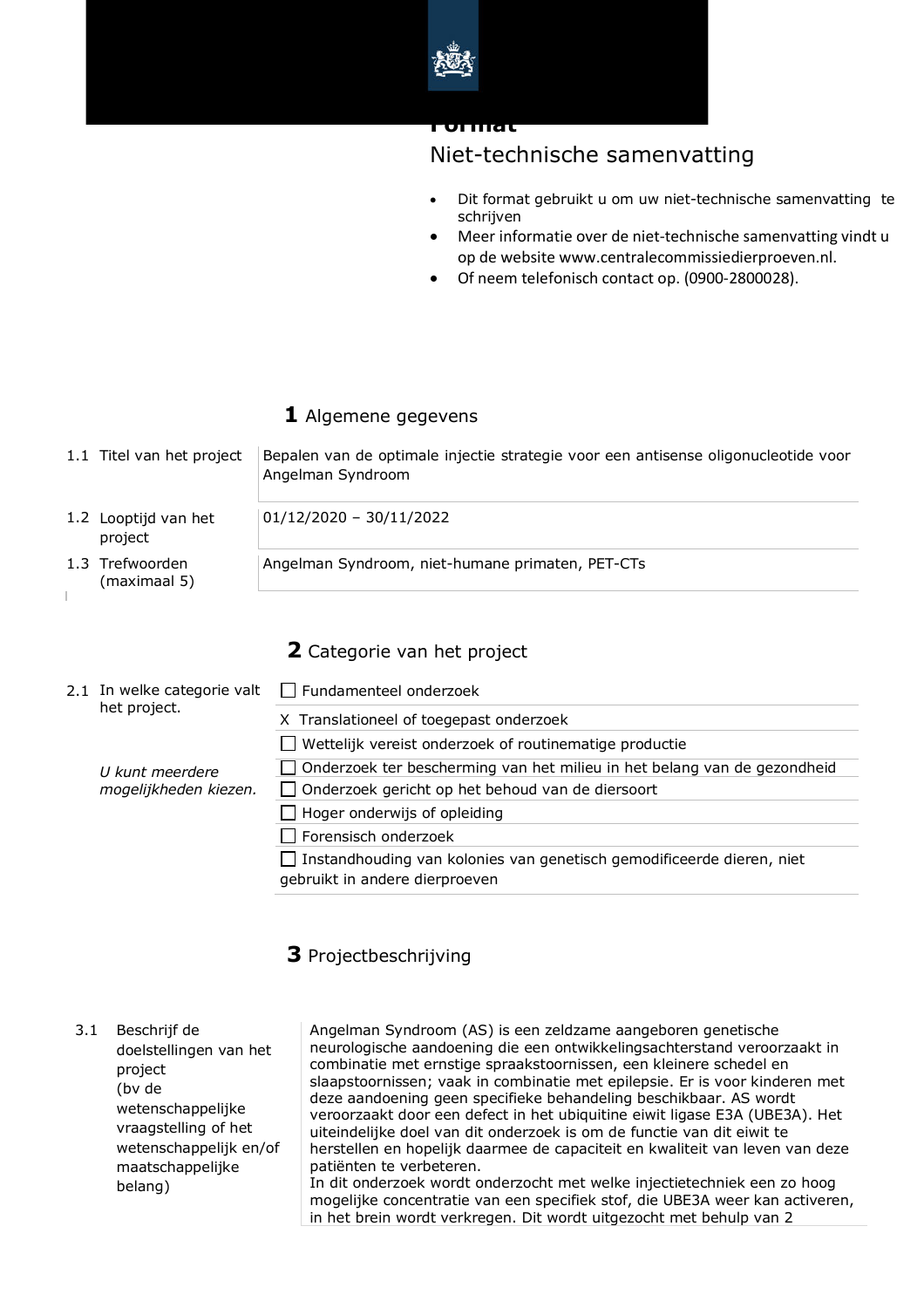|     |                                                                                                                                                     | experimenten. Door het inspuiten van vloeistof zal tijdelijk de druk in de<br>hersenen verhogen. In het eerste experiment wordt gekeken of deze druk<br>van invloed is op de hoeveelheid teststof die in het brein terecht komt. Dus<br>wanneer dezelfde hoeveelheid teststof opgelost wordt in een iets groter<br>volume en er een hogere druk ontstaat wordt er dan meer teststof in de<br>hersenen gevonden? In het 2 <sup>e</sup> experiment wordt gekeken of het juist<br>andersom beter is door er eerst juist wat hersenvocht uit te halen, zodat<br>ruimte ontstaat en dan de teststof in te spuiten. Deze studie, zal losstaan van<br>maar, uitgevoerd worden voorafgaand aan een studie op gezonde<br>vrijwilligers. |
|-----|-----------------------------------------------------------------------------------------------------------------------------------------------------|--------------------------------------------------------------------------------------------------------------------------------------------------------------------------------------------------------------------------------------------------------------------------------------------------------------------------------------------------------------------------------------------------------------------------------------------------------------------------------------------------------------------------------------------------------------------------------------------------------------------------------------------------------------------------------------------------------------------------------|
| 3.2 | Welke opbrengsten<br>worden van dit project<br>verwacht en hoe dragen<br>deze bij aan het<br>wetenschappelijke en/of<br>maatschappelijke<br>belang? | Aan het einde van dit project is vastgesteld met welke injectietechniek de<br>hoogste concentratie van de teststof in het brein bereikt is.<br>Hoe hoger de concentratie van de teststof in het brein hoe groter de kans dat<br>de patiënt baat bij de behandeling heeft. Met als gevolg dat de symptomen<br>van AS af zullen nemen of zelfs helemaal verdwijnen.                                                                                                                                                                                                                                                                                                                                                              |
| 3.3 | Welke diersoorten en<br>geschatte aantallen<br>zullen worden gebruikt?                                                                              | Voor dit onderzoek zullen 9 Java apen gebruikt worden omdat deze soort ook<br>in voorgaande experimenten is gebruikt.                                                                                                                                                                                                                                                                                                                                                                                                                                                                                                                                                                                                          |
| 3.4 | Wat zijn bij dit project<br>de verwachte negatieve<br>gevolgen voor het<br>welzijn van de<br>proefdieren?                                           | De apen zullen ongerief ervaren door de injectie van de teststof. Echter neurale<br>symptomen daarvan worden niet verwacht omdat de dosis die hier gebruikt<br>wordt minimaal 5x lager is dan eerder getest. Bij deze test werden alleen<br>voorbijgaande symptomen waargenomen.<br>Daarnaast zullen ze stress ervaren van het transport voor het maken van de<br>MRI op een externe locatie en door de narcose en het herstel hiervan voor de                                                                                                                                                                                                                                                                                 |
|     |                                                                                                                                                     | handelingen (PET-CTs, bloedafname en afname van hersenvocht).                                                                                                                                                                                                                                                                                                                                                                                                                                                                                                                                                                                                                                                                  |
| 3.5 | Hoe worden de<br>dierproeven in het<br>project ingedeeld naar<br>de verwachte ernst?                                                                | Het verwachte ongerief voor de dieren is matig en wordt voornamelijk<br>veroorzaakt door transport en het aantal keer dat ze onder narcose worden<br>gebracht.                                                                                                                                                                                                                                                                                                                                                                                                                                                                                                                                                                 |
| 3.6 | Wat is de bestemming<br>van de dieren na afloop?                                                                                                    | Na afloop van het onderzoek kunnen de dieren in leven blijven en mogelijk<br>hergebruikt worden voor andere onderzoeksdoeleinden.                                                                                                                                                                                                                                                                                                                                                                                                                                                                                                                                                                                              |

### **4** Drie V's

#### 4.1 **Vervanging**

Geef aan waarom het gebruik van dieren nodig is voor de beschreven doelstelling en waarom proefdiervrije alternatieven niet gebruikt kunnen worden. Het doel is het vinden van de optimale injectietechniek van een teststof voor AS welke een zo hoog mogelijke concentratie van deze teststof in de hersenen oplevert. Om de translatie van deze techniek naar de mens realistisch te maken is het noodzakelijk om een model te gebruiken dat zo dicht mogelijk bij de mens komt, qua anatomie en afmetingen. Java apen worden veelvuldig voor hersenonderzoek gebruikt vanwege hun grote overeenkomsten met de mens. Zodoende is het gebruik van de Java aap als model, in dit geval, niet te vervangen door knaagdieren.